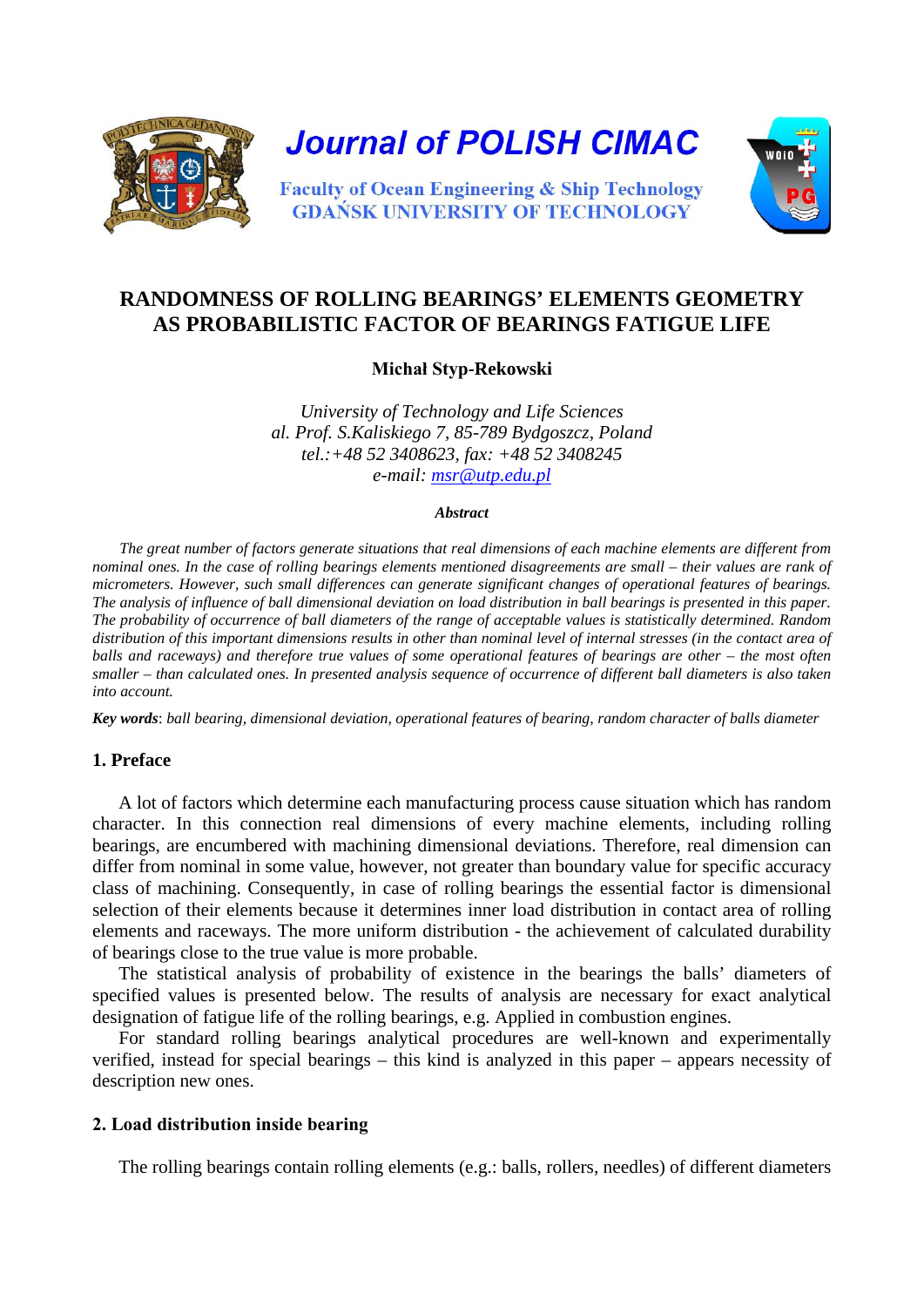(of course in the range of acceptable deviations for specific bearings' accuracy class), just for that reason real load distribution, and thus also contact pressure between rolling elements and raceways, will be distorted in comparison to analytical – Fig. 1.



*Fig. 1.Theoretical load distribution in angular ball bearing: a) distribution of forces in contact area of balls and raceways, b) distribution of internal load of bearing circuit for determined load conditions*

The values of internal load existing in the rolling bearings and stresses in the contact area of balls and raceways one can calculate by well-known relationships, e.g. [2, 5]. For inner forces  $P_{\gamma}$  it is the following equation:

$$
P_{\gamma} = P_{\text{max}} \left[ 1 - \frac{1}{2\varepsilon} \left( 1 - \cos \gamma \right) \right]^{\frac{3}{2}},\tag{1}
$$

in which:

$$
P_{\text{max}} = \frac{P_y}{J_y(\varepsilon)z\sin\alpha},\tag{2a}
$$

or

$$
P_{\text{max}} = \frac{P_x}{J_x(\varepsilon)z\sin\alpha},\tag{2b}
$$

where:

*Pmax* - maximum internal force,

ε - load distribution factor,

*γ* - position angle,

 $P_{xy}$  - load components, respectively: axial or radial,

- $J_{x,y}$  load integrals, respectively: axial or radial,
- *z* number of the balls,

*α* - contact angle.

For calculation of the maximum contact stress value  $\sigma_{max}$  the following relationship is used [5]:

$$
\sigma_{\text{max}} = \frac{858}{a \cdot b \cdot b} \left[ P_{\text{max}} \left( \sum \rho \right)^2 \right]^{\frac{1}{3}},\tag{3}
$$

where:

*a\*, b\** - dimensionless axis of contact elipse, respectively: semimajor or semiminor,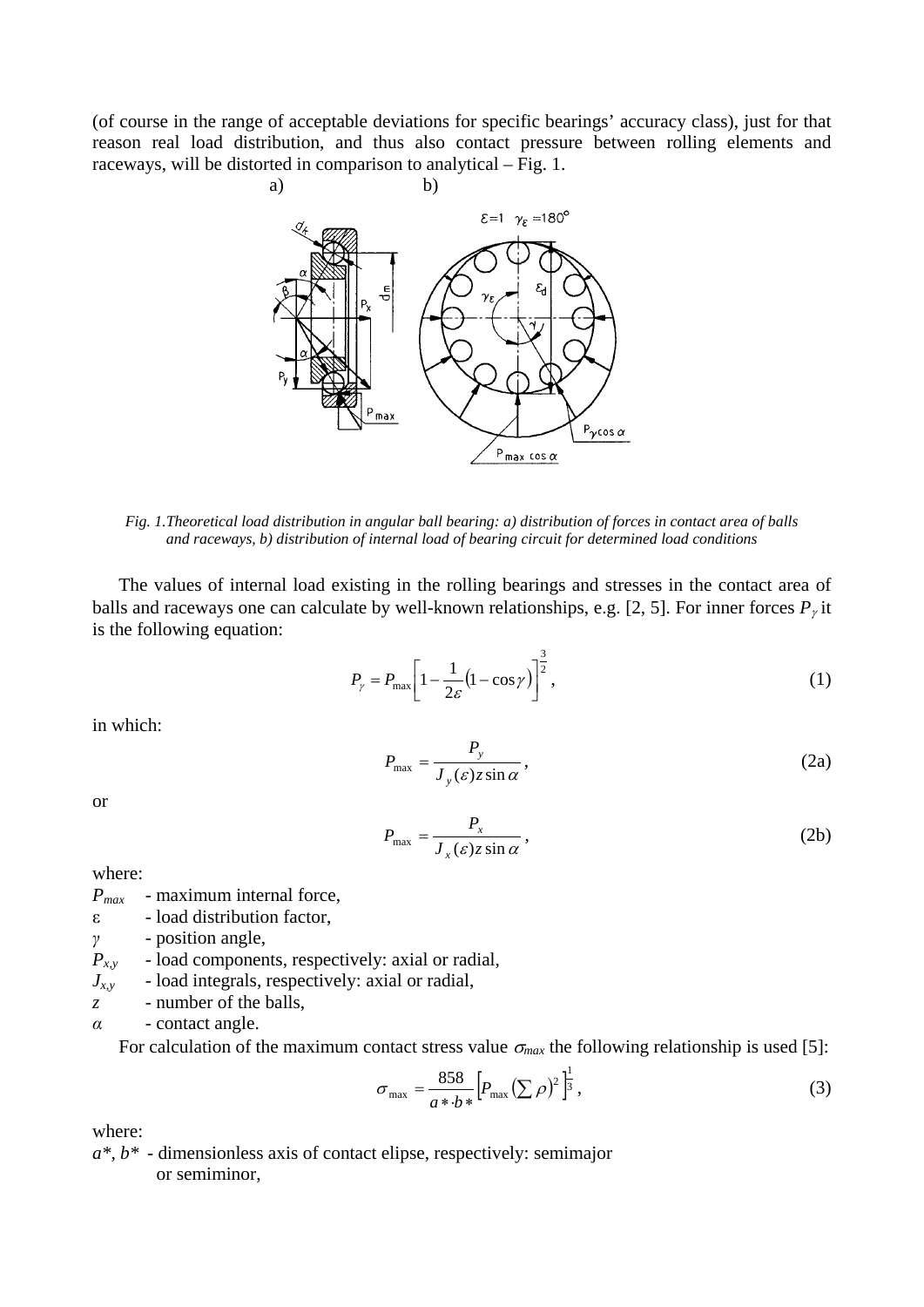$\sum \rho$  - curvature sum.

In consideration of the fact that loads values are function among others of rolling bearings dimensions (especially contact area geometric features), calculated values of inner loads existing in the bearing, assigned to specific angles, one should admit as approximate values.

As a result of changed distribution, attitude towards nominal load distribution, and thereby other values of contact pressure, bearings' fatigue life can be different (most often smaller) because amplitude values of stresses in contact area of rolling elements and bearings' rings also are different (usually greater than nominal).

In order to settle quantitative determination of that influence, below the analysis is carried out. To this aim theory of probability is applied [1]. Analysis is conducted on the example of angular ball bearing applied in the front wheel hub of a bicycle.

#### **3. Analysis of balls dimensions**

The accuracy of rolling bearings is determined conjointly by geometrical constructional features of following bearings' elements:

- rolling elements (balls, rollers, needle rollers, barrels, cones).
- inner ring,
- outer ring.

In manufacturing consideration, conveniently is to assume that bearing element diameter (in analyzed example – ball) is redundant dimension. Its value is assorted to specific, measured values of raceways diameters of rolling bearings – on the outer and inner rings. Thanks to it, the proper value of clearance is obtained in the bearing.

In the all manufacturing processes surface geometric structure (SGS), with random and determined components, is generated on machined elements [7]. Therefore, true dimension is stochastic quantity – different from nominal dimension assumed by designer. For the aim of balls selection, in order to limit range of these differences, in standard [6] are created nine accuracy classes. In each class, values of boundary deviations of: diameter, geometrical tolerance and surfaces' roughness are determined. On account of diameters' spread in the inspection lot, in quoted standard the division of individual accuracy classes to dimensional groups and subgroups is suggested.

The rolling bearings are composed of finite, strictly determined number of rolling elements (balls) *z*. Therefore, the probability of existing of balls with determined diameters should be limited and refer to the lot number *z*. The distribution of diameter deviations in the lot of balls is presented in Fig. 2.

Individual quantities in the mentioned figure are defined in standard [6]. The way of their values delimitation is also described in this reference. In below presented considerations the most fundamental of them is  $V_{DwL}$  – scatter of diameters in the lot. It is the difference between the greatest *DwmL max* and the smallest *DwmL min* average balls' diameter in the lot.



*Fig. 2. The distribution of bearings' balls dimensional deviations in inspection lot*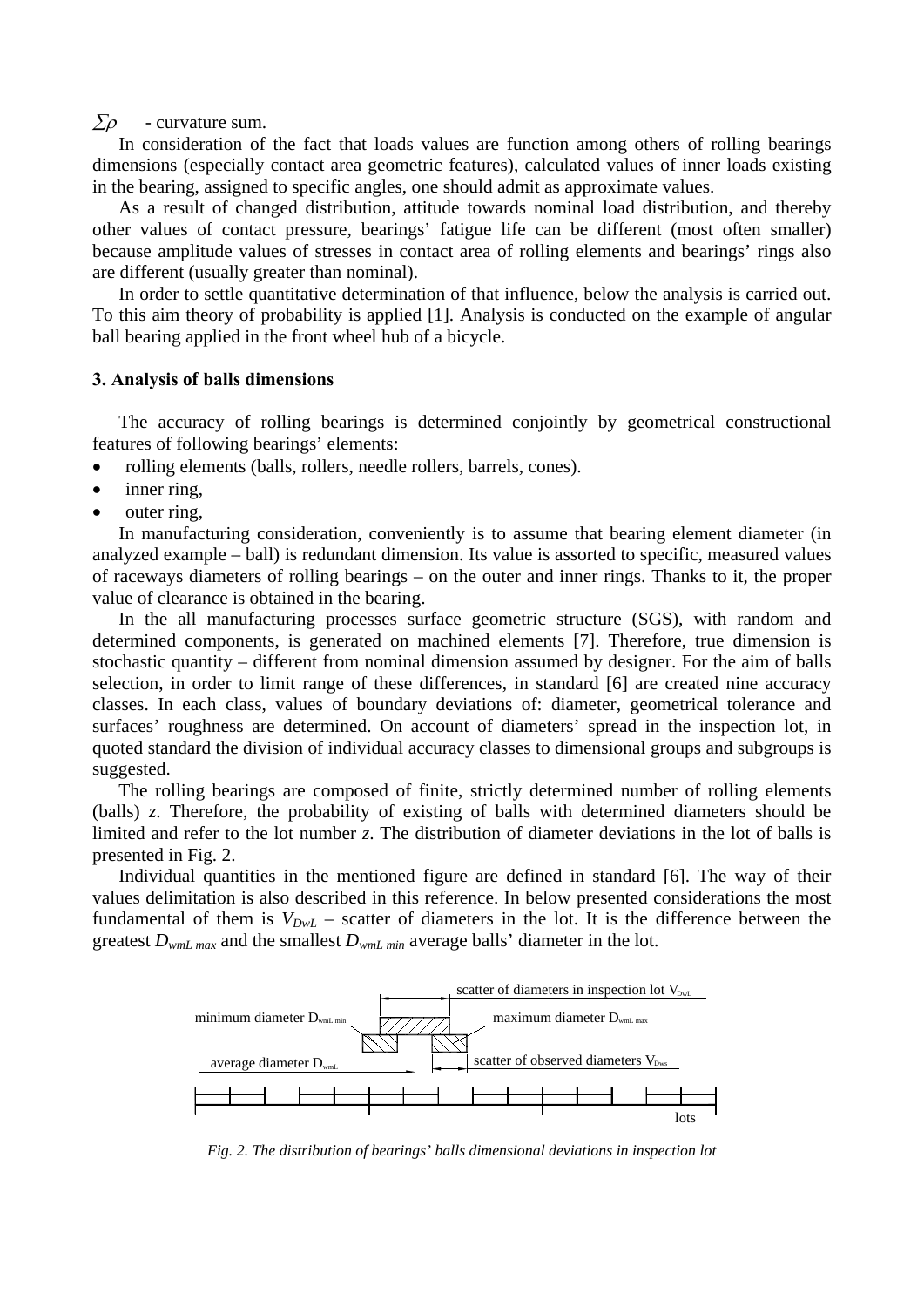Particular attention should be paid to the fact that average ball diameter  $D_{wm}$  is arithmetic average of the greatest and the smallest individual balls' diameters.

## **4. Randomness of balls' diameters - statistical distribution**

Factor *X*, refers to true ball diameter, have Gaussian distribution with average value *m* and standard deviation *s*. This fact may be written as follows:

$$
X \sim N(m, s), \tag{4}
$$

In the bearing exist the balls with the diameters in specific accuracy class, therefore new random variable  $\tilde{X}$  is introduced. Its features limit the set above mentioned what can be note as follows:

$$
\widetilde{X} = \begin{cases}\nX & \text{for } |X - m| \le a \\
0 & \text{for } |X - m| > a\n\end{cases}
$$
\n(5)

This variables set has Gaussian distribution, with two-sided section, limited by assumed deviations values *a* of average balls diameters. This type of distribution is shown in Fig. 3.



Fig. 3. The graph of probability density function of random variable  $\,\tilde{X}$ 

The probability density function of analyzed factor  $\tilde{X}$  has alternate form:

$$
f_{\tilde{X}}(x) = \begin{cases} \frac{1}{\cos \sqrt{2\pi}} e^{-\frac{(x-m)^2}{2s^2}} & \text{for } |x-m| \le a \\ 0 & \text{for } |x-m| > a \end{cases}
$$
(6)

where:

*c* – constant, calculate from equation:

$$
c = 2\left[1 - \phi\left(\frac{a}{s}\right)\right],\tag{7}
$$

in which

 $\phi(x)$ , for  $x = a/s$  – distribution function of standard Gaussian distribution,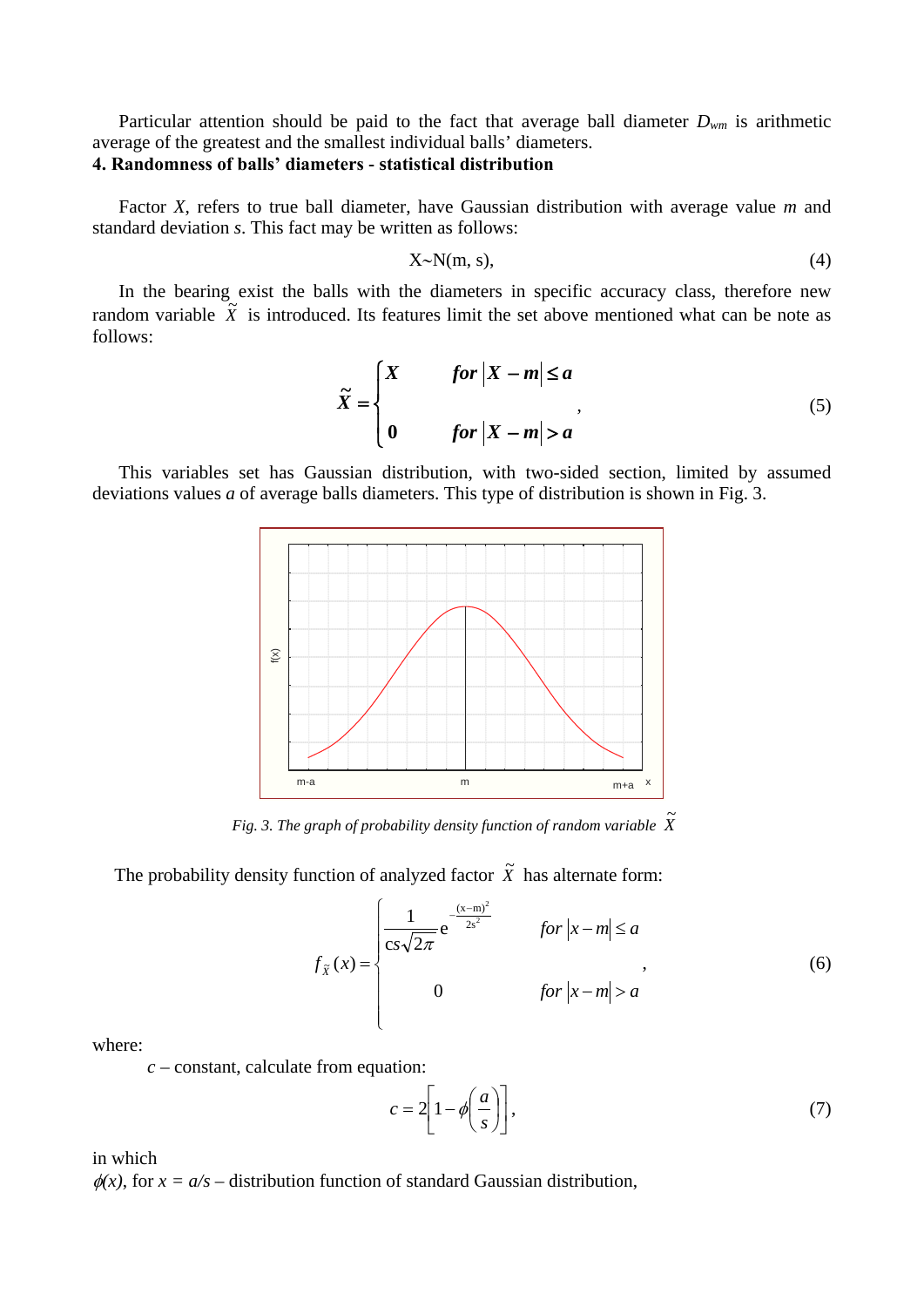which can be described by relationship:

$$
\phi(x) = \frac{1}{\sqrt{2\pi}} \int_{-\infty}^{x} e^{-\frac{u^2}{2}} du,
$$
\n(8)

and

*u* – working variable.

The distribution function of random variable  $\tilde{X}$ , in individual function intervals, assumes values in accordance with dependences mentioned below:

$$
F(x) = \begin{cases} 0 & \text{if } x \le m - a \\ \frac{1}{c} \left\{ \phi \left( \frac{x - m}{s} \right) - \phi \left( -\frac{a}{s} \right) \right\} & \text{if } m - a < x \le m + a, \\ 1 & \text{if } x > m + a \end{cases} \tag{9}
$$

Let  $X_{1,n}$ ,  $X_{2,n}$ , ...,  $X_{n,n}$  are ordinal statistics from random test  $(X_1, X_2, ..., X_n)$  arising from distribution with distribution function  $F(x)$ . The value of average *r-th* ordinal statistics  $X_{r,n}$  one can assign from relationship:

$$
EX_{r,n} = n \binom{n-1}{r-1} \int_{m-a}^{m+a} x f(x) [F(x)]^{r-1} [1 - F(x)]^{n-r} dx , \qquad (10)
$$

In the case of analyzed real rolling bearing, parameters' values in equation (10) are following:

- $n = z = 9$ ,
- $r = 1, 2, ..., 9$ .

The statistic assumed in presented analysis:

$$
W_n = X_{n,n} - X_{l,n} \tag{11}
$$

is called the range of the sample and it is difference between maximum and minimum average diameter in the sample – see Fig. 2. For example, in  $40<sup>th</sup>$  accuracy class of the bearings, value of this quantity, according to standard [6], is equal ±16 µm. Average value of the range of the sample, for *n* elements in the sample, can be calculated from relationship:

$$
EW_n = \int_{-\infty}^{\infty} \left\{1 - F^{n}(x) - \left[1 - F(x)\right]^{n}\right\} dx,
$$
 (12)

Analytical solution of considered problem makes possible to illustrate the dependence of *EWn* on standard deviation *s*. This way can be determined which part of the range  $\langle m-a, m+a \rangle$  is covered by ordinal statistics  $X_{1,9}$ ,  $X_{2,9}$ , ...,  $X_{9,9}$ .

In this aim dependence of average value of range of sample  $EW<sub>n</sub>$  on standard deviation is evaluated for the whole lot. For better interpretation of computation's results, values of ratio  $EW<sub>n</sub>/2a$  are given on the *Y*-axis – Fig 4.

With the help of above described procedure, values of balls diameters are calculated, in assumption that machined balls are subjected to Gaussian distribution with two-sided section. In the calculations the true constructional features of tested bearings are taken as input data.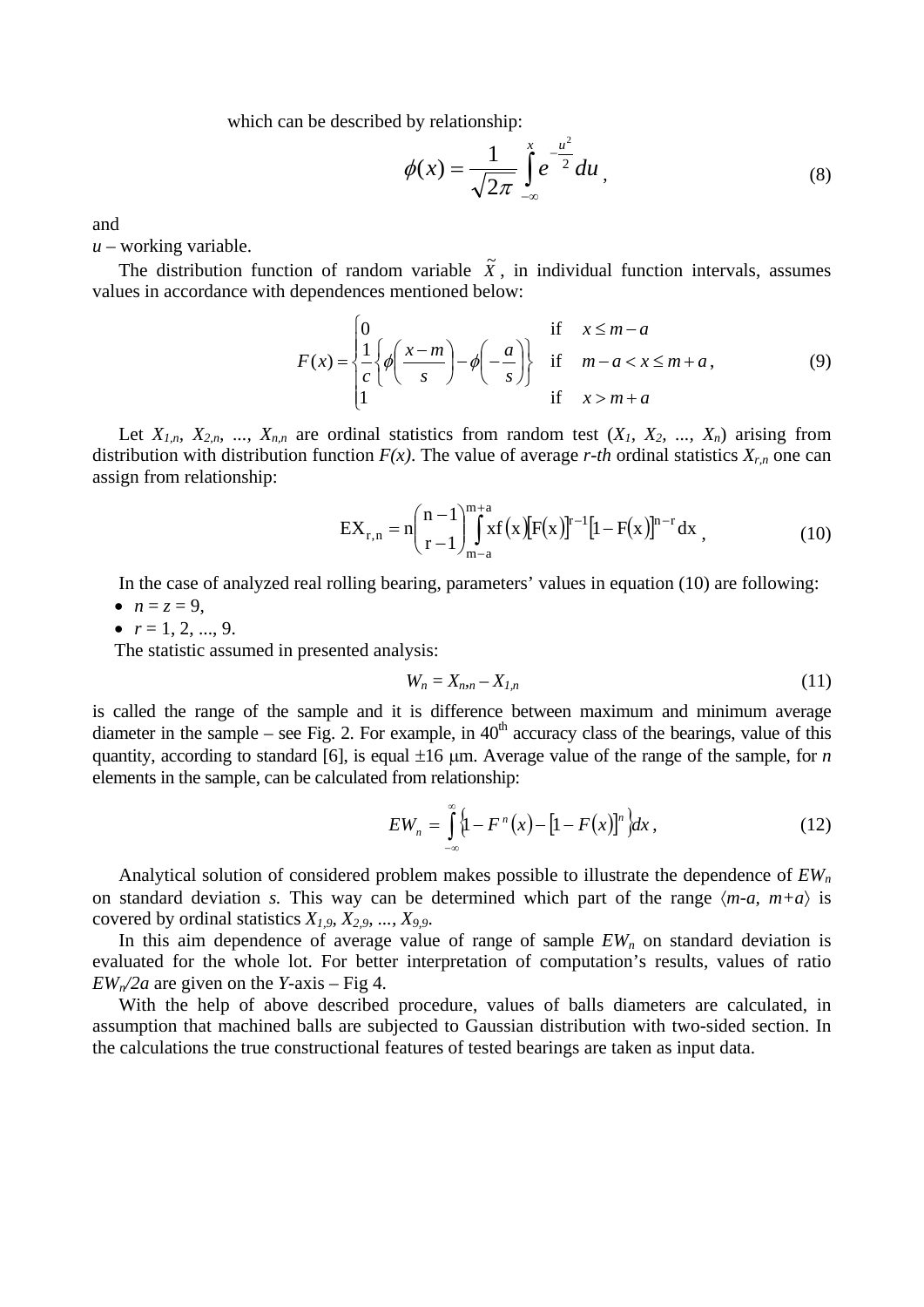

*Fig. 4. Dependence of EW<sub>n</sub> versus standard deviations (value and unit of s – adequate to basic size)* 

As results of calculation the following values of balls diameters  $d_k$  were obtained: 4.754, 4.757, 4.760, 4.762, 4.762, 4.762, 4.764, 4.767, 4.770 mm. They composed input set of quantities in bearings' fatigue life calculations.

## **5. Probabilistic analysis of bearings fatigue life**

As earlier was found, differences between nominal and true diameters of balls in the bearings, which are contained inside the range of particular sample (in considered example the lot of analyzed size is  $z = 9$  and it is equivalent to balls number in the bearing), cause that inner loads distribution, shown in Fig. 1, is only theoretical. The true value of amplitude, as the result of such changing load, will be also other than theoretical. Thus, there are good reasons to state that analytical fatigue life will be different from determined on experimental way.

The sequence of the balls of differentiated diameters occuring in the bearing is also random factor. Differences of balls' diameters cause differentiation of contact stress - see equations (2) and (3), therefore, order of balls sequence – Fig. 5, generates changes of stress amplitude – quantity which decides about fatigue life of bearings.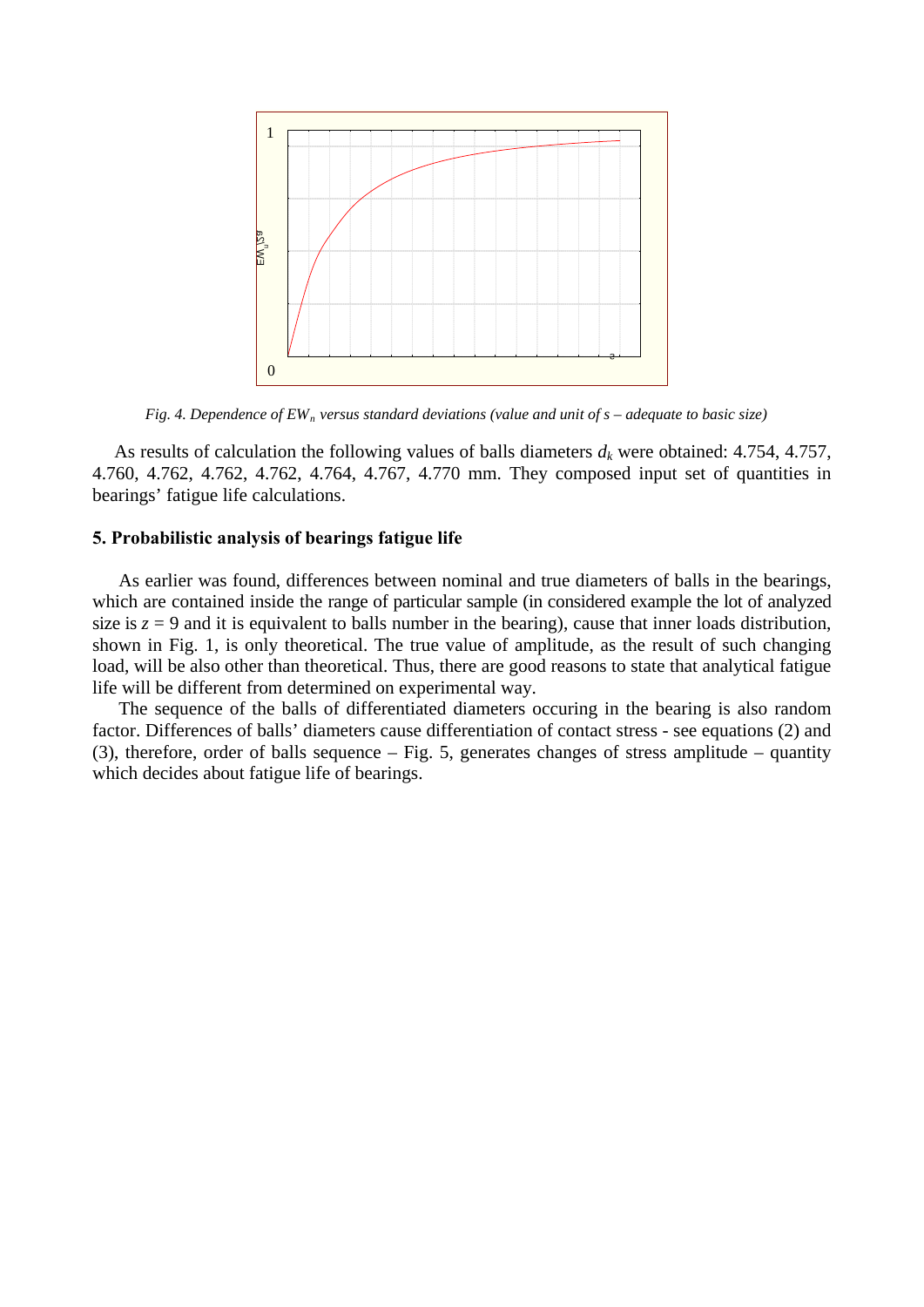

Number of cycle with individual amplitudes, no



Number of cycle with individual amplitudes, ni



Number of cycle with individual amplitudes, ni

*Fig. 5. The examples of possible cycles of load in the contact ball-raceway caused by nominal dimension deviations of ball diameters: seq.1) decreasing sequence, seq.2) ascending sequence, seq.3) mixed sequence; n – nominal level of stresses' amplitude*

The above figures show that balls' sequence existing in the bearing directly determines run of load cycle, therefore, it can have significant meaning for fatigue life of analyzed rolling bearings [8, 9].

### **6. Closure**

In the operational processes of all machines one observed that durability of correctly serviced bearings' pairs is different (usually greater) than determined on computational way. This is caused by analytical methods imperfection. That is why evolution of computational methods is observed, e.g. [3, 4, 10]. It appears in including increasing number of the factors, which determine durability of bearings.

Application of the above presented analysis in constructional practice should increase calculations accuracy and thereby, to induce better closing of analytical and practical results. This way the mathematical models, describing observed changes will be more correlated (congruent) to real run of researched phenomena.